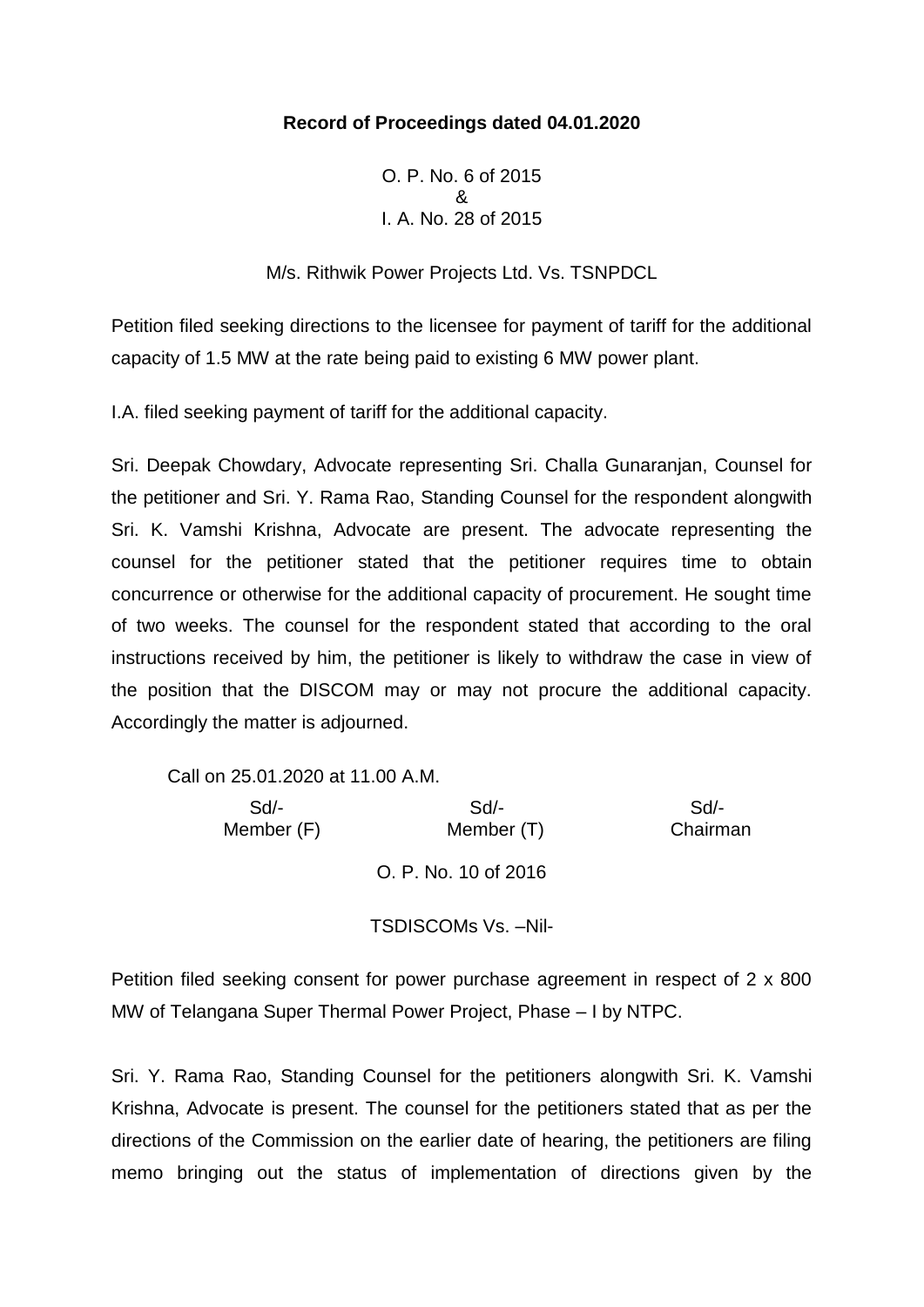Commission earlier in the interim order. He also stated about the provisions of the Electricity Act, 2003 and the opinion tendered by him earlier to his client on the quantum of power that can be availed by them.

However, the Commission emphatically made it clear that the petitioners are required to comply with the directions of filing the draft amended PPA for consideration of the Commission and final disposal of the matter through public hearing mode. The counsel for the petitioners sought time of two weeks to place before the Commission the final draft amended PPA in terms of the directions of the Commission.

The Commission observed that upon filing of the amended PPA, further steps will be initiated, accordingly the matter is adjourned without any date.

| Sd         | Sd                  | Sd       |
|------------|---------------------|----------|
| Member (F) | Member (T)          | Chairman |
|            | O. P. No. 7 of 2019 |          |

M/s. Prathmesh Solarfarms Pvt. Ltd. Vs. TSTRANSCO, M/s. Mytrah Agriya Power Pvt. Ltd. & TSSPDCL.

Petition filed questioning action of the TSTRANSCO in allowing another project to utilize transmission line and interconnection facilities developed by the petitioner contrary to the regulations.

Smt. Swapna Seshadri, Advocate and Sri. Y. Rama Rao, Standing Counsel for the respondent Nos. 1 and 3 alongwith Sri. K. Vamshi Krishna, Advocate are present. Insofar as the respondent No. 2 is concerned, there is no representation and the notice sent by the Commission is returned unserved. The counsel for the petitioner stated about the issue involved in the petition and that the matter should be taken up for consideration by admitting it and calling for counter affidavits of the respondents. On the issue of non-serving of petition on the parties, the counsel for the petitioner agreed to serve a fresh copy to them. The counsel for the respondents sought time of four weeks to ascertain the factual position about stringing of transmission line on the towers of the petitioner by the  $2<sup>nd</sup>$  respondent project and also to file counter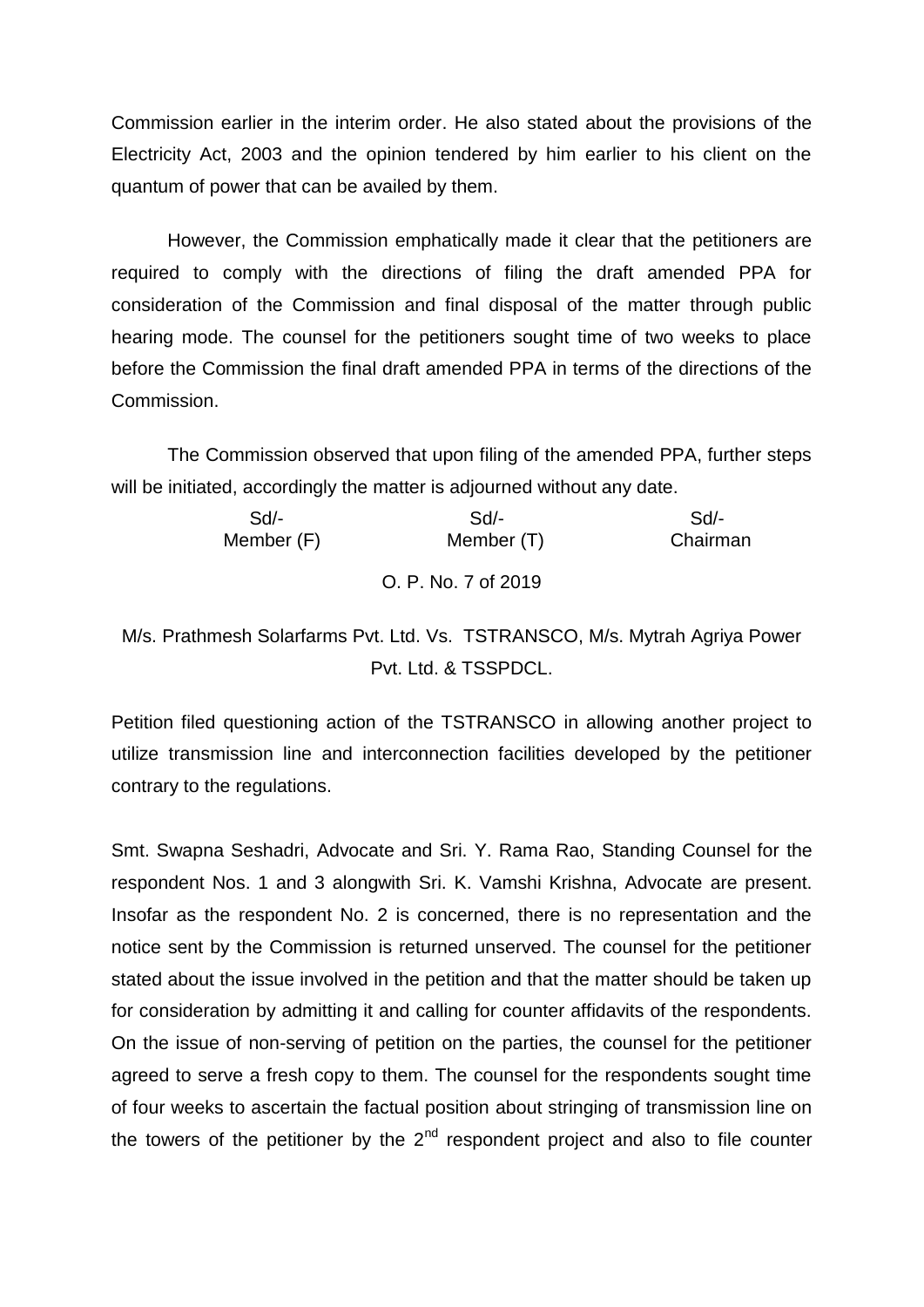affidavit. The counsel for the petitioner sought additional two more weeks after the four weeks period for filing rejoinder if any. Accordingly, the matter is adjourned.

Call on 22.02.2020 at 11.00 A.M. Sd/- Sd/- Sd/- Member (F) Member (T) Chairman O. P. No. 8 of 2019

M/s. Hyderabad MSW Energy Solutions Pvt. Ltd. Vs. TSSPDCL

Petition filed seeking extension of control period from 31.03.2019 to 31.03.2020 in respect of generic tariff fixed in O. P. No. 18 of 2016 dated 13.06.2016.

Sri. Matrugupta Mishra, Advocate for the petitioner and Sri. Omar Waziri, Advocate alongwith Sri. D.B.S.S.R. Sastry, Vice President, representative of the petitioner and Sri. Y. Rama Rao, Standing Counsel for the respondent alongwith Sri. K. Vamshi Krishna, Advocate are present. The counsel for the petitioner stated that the petition is filed for extension of the tariff order passed by the Commission in the year 2016, which expired on 31.03.2019, upto 31.03.2020. The project is likely to be commissioned around the months of June and July, 2020. The draft PPA has been signed and the same has been sent to the Commission. The counsel for the respondent sought time to file a formal counter affidavit and inform about the status of the PPA, as the Commission had already communicated its views in the matter.

In view of the position explained by the parties, the matter is adjourned.

Call on 25.01.2020 at 11.00 A.M.

 Sd/- Sd/- Sd/- Member (F) Member (T) Chairman I. A. No. 13 of 2019 in O. P. No. 4 of 2013

M/s. VBC Ferro Alloys Limited Vs. TSSPDCL & its S.E.

Petition filed seeking revisiting the conditions stipulated in the retail supply tariff order for FY 2013-14 for the category of HT – I(b) consumers.